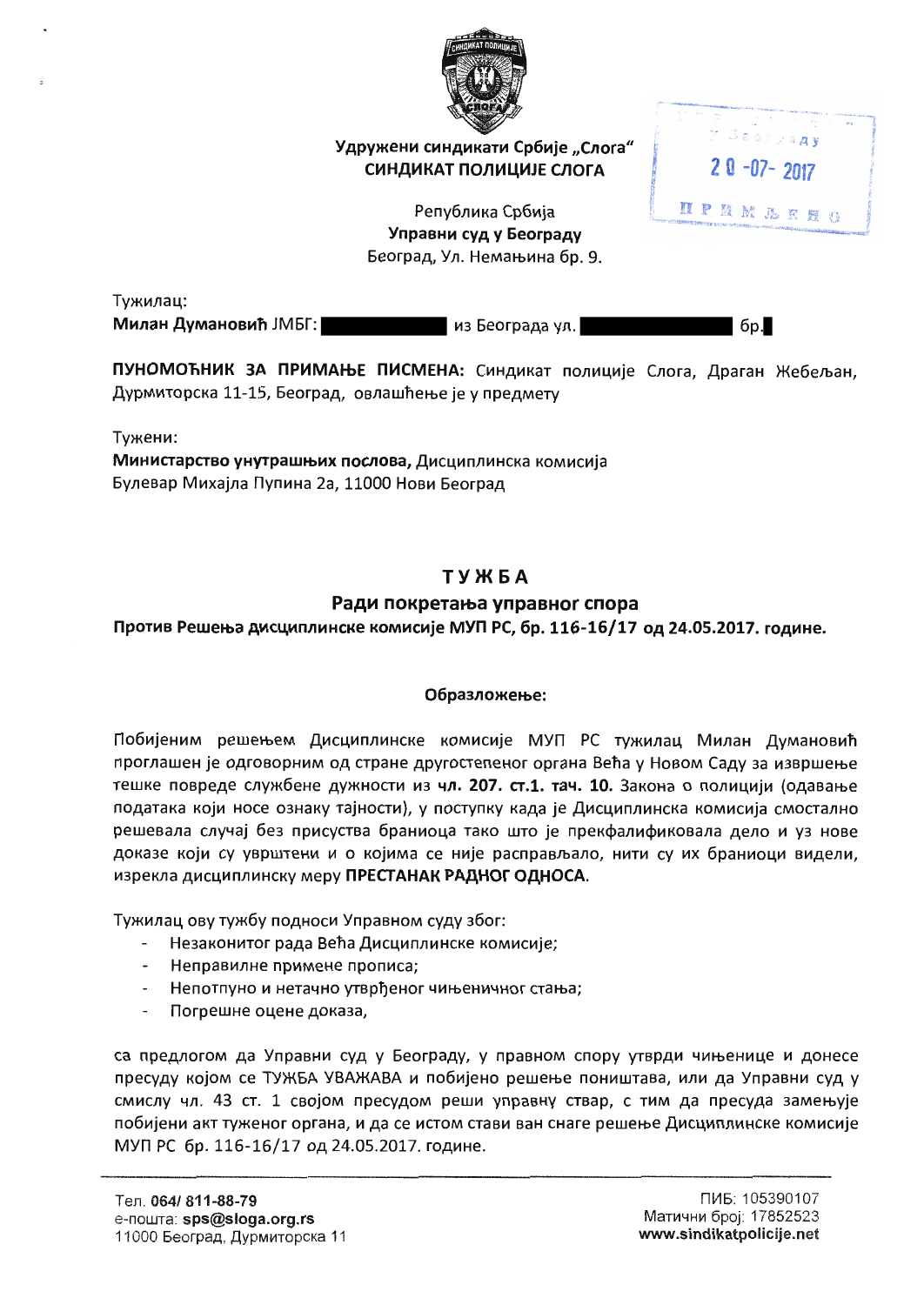### 1.

Закључком о покретању дисциплинског поступка од 04.01.2017.године, тужилацу се на терет ставља дело тешке повреда службене дужности из члана 207. ст. 1 тачка  $10^1$  и  $19^2$ Закона о полицији.

Решењем дисциплинског старешине у првостепеном поступку 116-16/17 од 05.04.2017. године, дисциплински старешина је преквалификовао дело те је тужилаца прогласио одговорним да је начинио Тешку повреду службене дужности из члана 207 ст. 1 тачка 7<sup>3</sup> и  $19;$ 

Коначним Решењем Дисциплинске комисије Министарства унутрашњих послова оброј 116-16/17 од 24.05.2017. године, тужитељ је проглашен одговорним за Тешку повреду службене дужности из члана 207 ст. 1 тачка 10<sup>4</sup>, те му је изречена дисциплинска мера престанак радног односа.

#### Прилог:

Закључак о покретању дисциплинског поступка од 04.01.2017.год.;

Првостепено решење 116-16/17 од 05.04.2017. год.;

Решење Дисциплинске комисије број 116-16/17 од 24.05.2017.год.

# $2.$

Другостепени орган, Веће у Новом Саду непотпуно и нетачно је утврдио чињенично стање. У свом решењу Веће наводи да је тужилац «11.10.2016. године неовлашћено саопштио и учинио доступним податке који представљају тајни податак тако што је новинару телевизијске станице "Ал Џазира Балканс", приликом снимања прилога, који је истог дана емитован на овој телевизијској станици, неовлашћено саопштио тајне податке о ангажовању полицијских службеника МУП-а Републике Србије 11.07.2015. године итд...

Пре тога, Првостепени орган, дисциплински старешина у свом решењу од 05.04.2017. године, такође није правилно утврдио чињенично стање. Тада је наведено следеће:

"Што је дана 11.10.2016. године приликом снимања прилога који је емитован на телевизијској станици "Ал Џазира Балканс" новинарима неовлашћено саопштио податке о ангажовању полицијских службеника итд..."

"Одлучну чињеницу да је Думановић Милана дана 11.10.2016. године, приликом снимања прилога који је емитован на телевизијској станици "Ал Џазира Балканс" новинарима неовлашћено саопштио податке о ангажовању полицијских службеника итд.."

<sup>&</sup>lt;sup>1</sup> «Одавање података који носе ознаку тајности»

 $2\,$ «Самоиницијативно иступање полицијских службеника и осталих запослених у јавности и средствима јавног информисања у вези са радом, које је изазвало или би могло да изазове штетне последице по углед Министарства»

 $3$  «Понашање које штети угледу министарства»

<sup>&</sup>lt;sup>4</sup> «Одавање података који носе ознаку тајности»;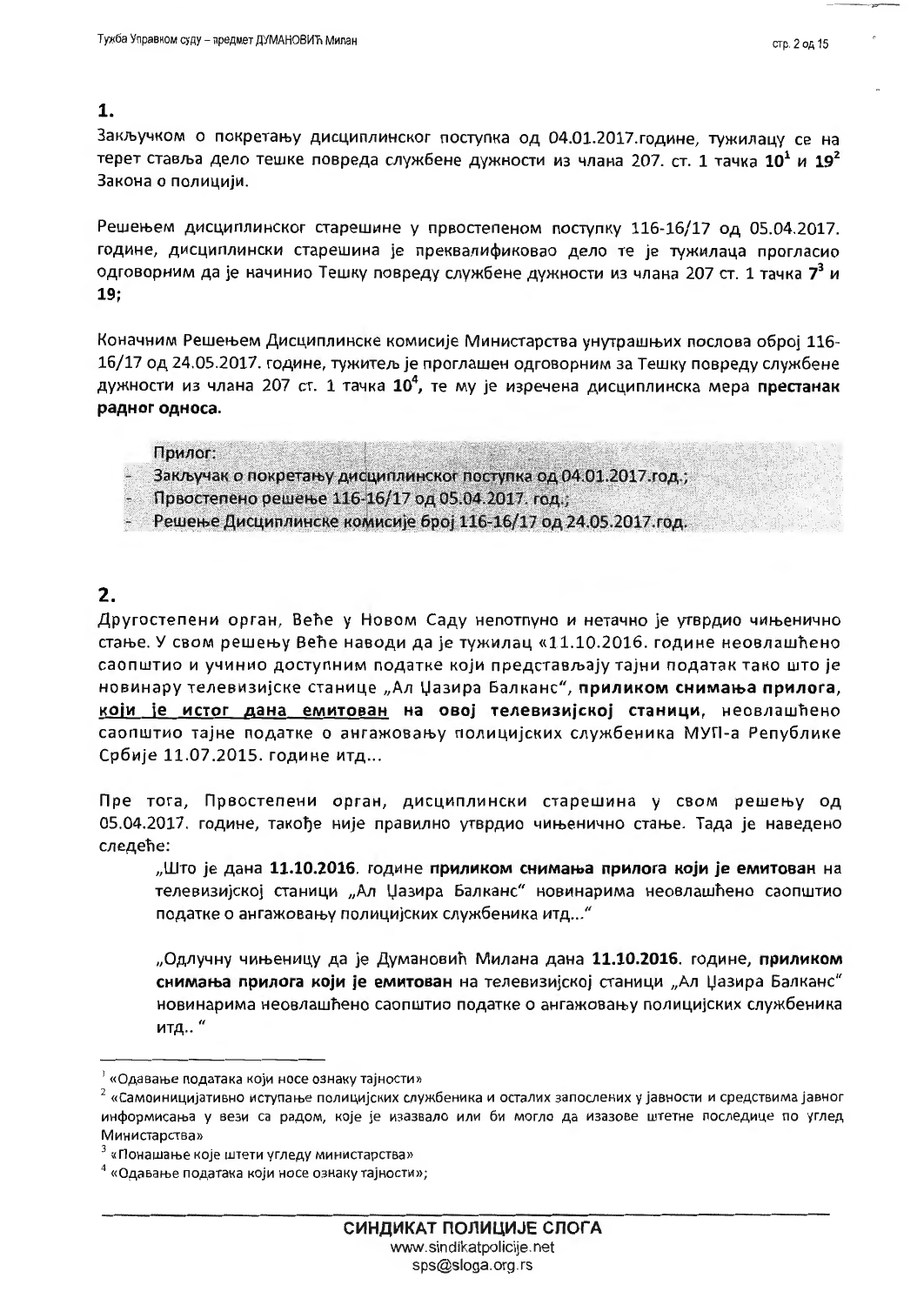Бранилац је у Приговору који је предат 03.05.2017.године навео: "Нејасна је формулација цитиране реченице те се на основу ње не може разумети да ли је прилог снимљен 11.10.2016. године или је наведеног дана емитован на ТВ станици. Дисциплински старешина морао је јасно и недвосмислено утврдити чињенично стање, утврдити датум снимања и емитовања прилога и то јасно и недвосмислено образложити у решењу.

Треба имати у виду да је дисциплински старешина у првостепеном поступку одбио да саслуша Еду Челебића новинара и уредника ТВ "Ал Џазира Балканс". Исти је предложен од стране одбране с обзиром да је могао да пружи информације о разлозима, начину, датуму снимања и датуму емитовања прилога. С тим у вези, јасно је да чињенично стање није потпуно утврђено кривицом дисциплинског старешине с обзиром да исти није правник."

## Уместо утврђивања одлучних чињеница везаних за снимак и емитовање прилога на телевизијској мрежи «Ал Џазира Балканс», Веће се одлучило да самостално и произвољно, без утврђених чињеница, или саслушања сведока наведе неистинит податак да је ИСТОГ ДАНА најпре начињен снимак који је затим ИСТОГ ДАНА емитован у јавности.

Неспорно је да је прилог емитован 11.10.2016. године на међународној телевизијској мрежи «Ал Џазира Балканс», која је упутила захтев синдикату полиције Слога да за ту тему определи саговорника.

Нетачни су наводи Већа у решењу да је снимак настао 11.10.2016. године, истог дана када је и емитован. <u>Управо је и ово једна од чињеница да је чињенично</u> стање непотпуно и нетачно утврђено.

Спорни снимак настао је 17.09.2016. године у просторијама телевизијске мрежи «Ал Џазира Балканс» у Балканској улици у Београду, што је могао да потврди и предложени сведок Едо Челебић, уредник вести, који је и водио интервју. Међутим, првостепени, као ни другостепени орган није прихватио предлог, нити је утврдио право чињенично стање, када је настао и када је емитован ТВ прилог те је у решењу Другостепеног органа наведена неистина.

### 3.

Рад и поступање дисциплинске комисије уређен је чл. 210. ст.5 Закона о полицији ("Службени гласник Р Србије", бр.6/2016); чланом 2. ст. 2. Уредбе о дисциплинској одговорности у Министарству унутрашњих послова (Сл. гласник РС бр.8/2006) и чл. 230, 232.ст. 1. и 233. ст. 1. Закона о општем управном поступку ("Службени лист СРЈ", број 33/97 и 31/01 и "Сл. гласник РС", бр. 30/10).

Дисциплинска комисија сагласно члану 232. ст.  $1^5$ . Закона о општем управном поступку, самостаслно је прибавила нове материјалне доказе а да браниоце о томе није обавестила или укључила као би о њима могли расправљати.

<sup>5&</sup>lt;br>Кад другостепени орган утврди да су у првостепеном поступку одлучне чињенице непотпуно или погрешно утврђене, да се у поступку није водило рачуна о правилима поступка која су од утицаја на решење ствари, или да је диспозитив побијаног решења нејасан или је у противречности са образложењем, он ће допунити поступак и отклонити наведене недостатке сам или преко првостепеног органа или замољеног органа. Ако другостепени орган нађе да се на основу чињеница утврђених у допуњеном поступку управна ствар мора решити друкчије него што је решена првостепеним решењем, он ће својим решењем поништити првостепено решење и сам решити управну ствар.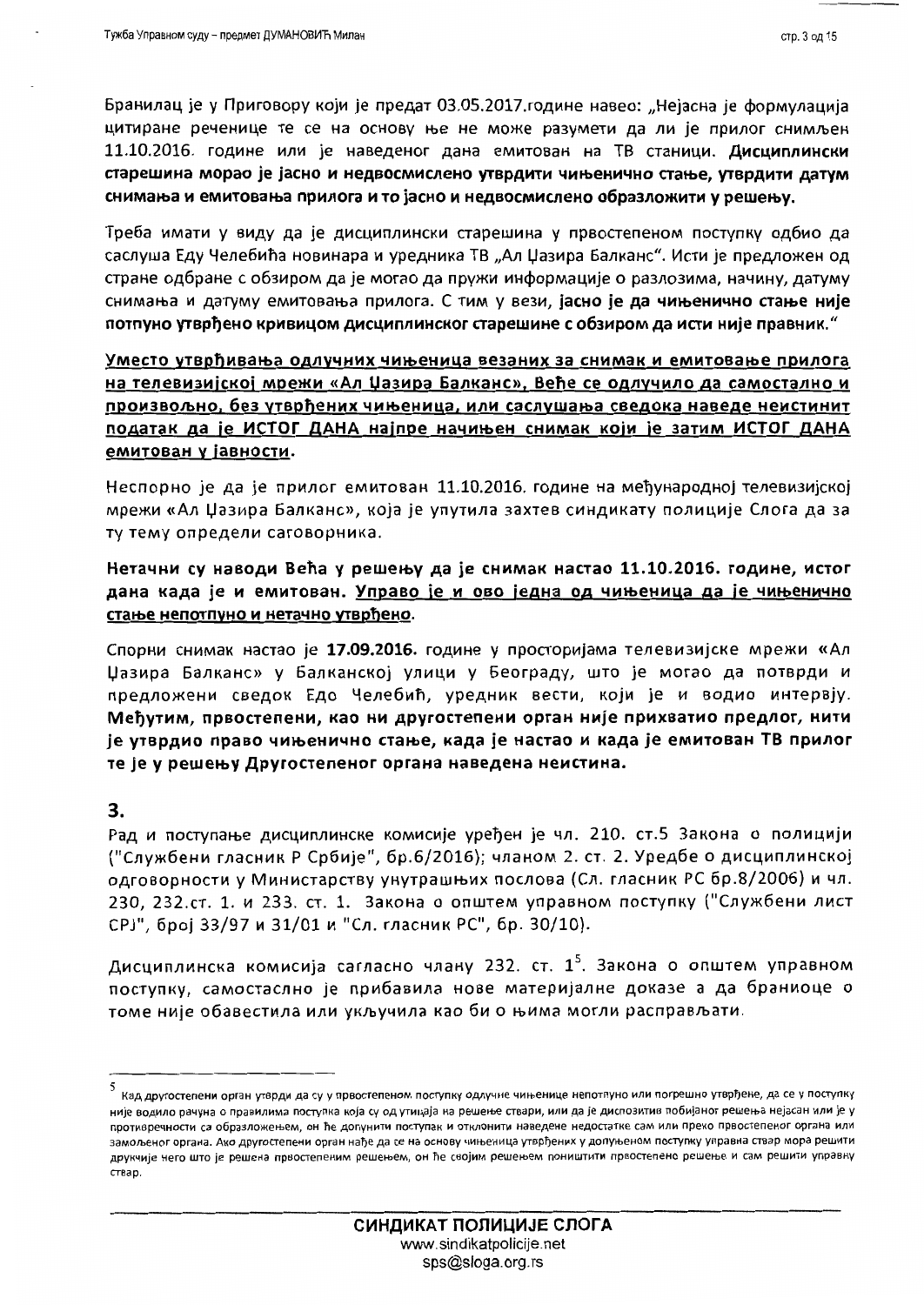Веће на другој страни оспореног решења Наводи:

"Веће сматра да су у првостепеном дисциплинском поступку изведени сви потребни докази, осим једног - наредбе о акцији у Сребреници било под ознаком тајности -Строго пов. 03/4 бр. 3634/15-6 донето 10.07.2015. године, а које је потписао Срђан ПАСКВАЛИ, тадашњи В.Д. директора УКП", па је у том смислу, ради употпуњавања чињеничног стања, прибавило тај доказ, те на основу савесне и брижљиве оцене сваког доказа посебно и свих доказа заједно, као и на основу резултата целокупног поступка неспорно потврђено да је Милан Думонић (техничка грешка Већа, тужилац се презива Думановић) извршио тешку повреду службене дужности из чл. 207. ст. 1. тач. 7. Закона о полицији утврђујући неспорно одлучне чињенице да је запослени Милан Думонић је 11.10.2016. године неовлашћено саопштио и учинио доступним податке који представљају тајни податак тако што је новинару телевизијске станице "Ал Џазира Балканс", приликом снимања прилога, који је истог дана емитован на овој телевизијској станици, неовлашћено саопштио тајне податке о ангажовању полицијских службеника МУП-а Републике Србије 11.07.2015. године на службеном задатку у меморијалном центру Сребреница-Поточари, који се налази на подручју Сребренице, ентитет Републике Српске, државе Републике Босна и Херцеговина, а чије је емитовање проузроковао штетне последице за министарство унутрашњих послова Републике Србије, чиме је извршио Тешку повреду службене дужности из чл. 207. ст. 1. тач. 10 Закона о полицији (одавање података који носе ознаку тајности)."

Дисциплинска комисија Министарства унутрашњих послова Републике Србије, Веће у Новом Саду, састављено од председника Већа Петра Јеличића и чланова Кристине Бранковић и Слободана Јарића представника јавности, уз присуство записничара Марине Тулаћ, решавала је предмет по Приговорима тужиоца Милана Думановића, полицијског службеника Полицијске управе у Панчеву, тако што је самостално прибавило документ који горе наводе, које носи ознаку тајности - Строго пов. 03/4 бр. 3634/15-6 донето 10.07.2015. године, а које је потписао Срђан ПАСКВАЛИ.

Руковање, чување, поступање и приступ документима који носе ознаку тајности регулисан је Законом о тајности података ("Сл. гласник РС", бр. 104/2009) а чланови дисциплинске комисије нису изузети од тога закона.

Како сами наводе и сматрају, без извршене провере тачности, наредба о акцији у Сребреници је под ознаком тајности - документ Строго пов. 03/4 бр. 3634/15-6 донет 10.07.2015. године. Међутим, то надлежно НН лице у Министарству унутрашњих послова не спречава да Већу достави документ који како наводе носи ознаку тајности, иако нико од набројаних чланова Већа нема издат важећи сертификат за приступ тајним подацима издат од Владине канцеларије Савета за националну безбедност и заштиту тајних података, нити је поступак издавања сертификата у току.

ДОКАЗ: Акт Канцеларије Савета за националну безбедност и заштиту тајних података број 07-00-14/2/2017-01 од 17.07.2017.године.;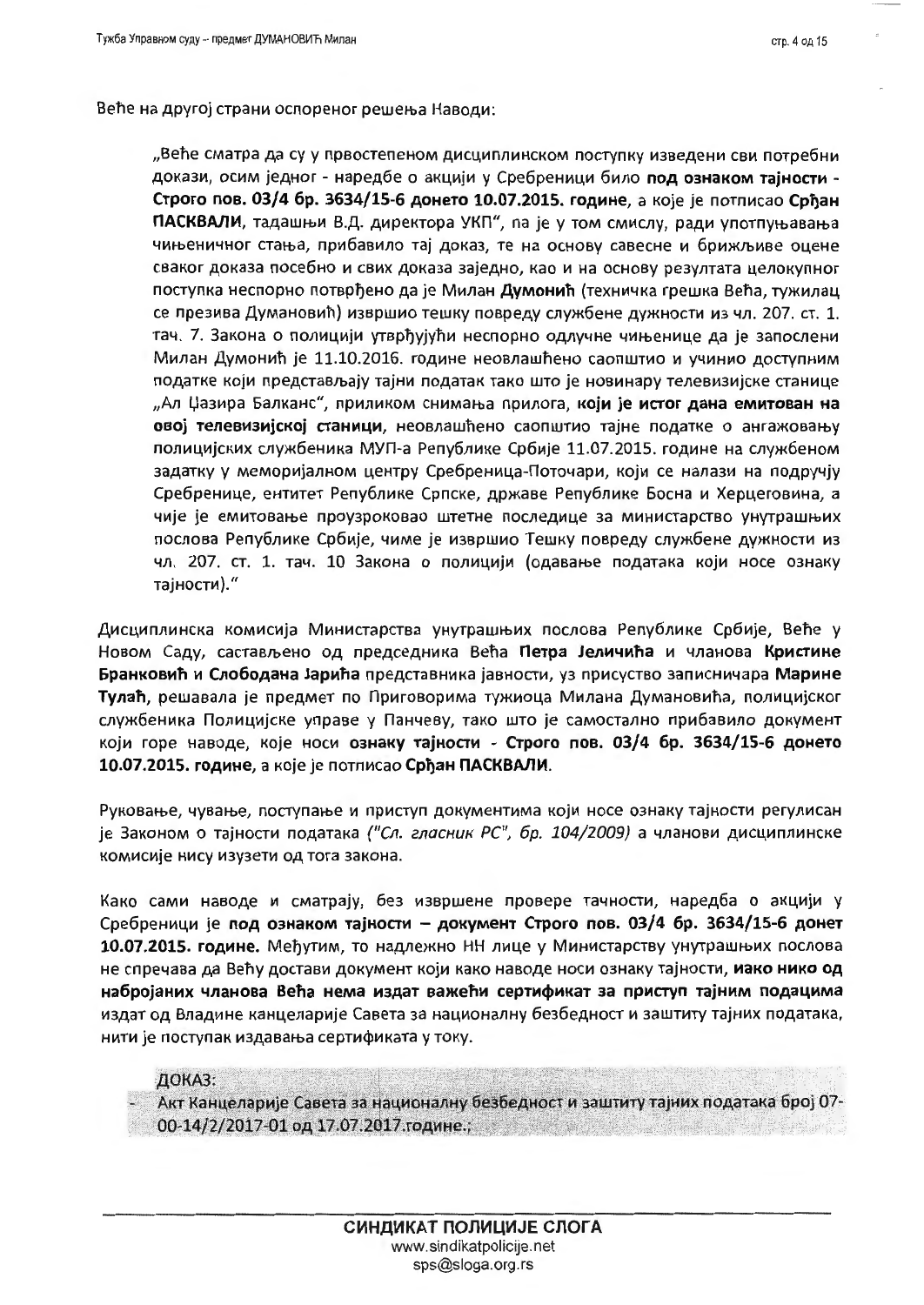Дакле, актом Канцеларије Савета за националну безбедност и заштиту тајних података који је заправо службена исправа, наводи се да чланови Већ да Министарство унутрашњих послова закључно са 14.07.2017. године није поднело захтев за издавање сертификата за приступ тајним подацима Канцеларији савета за Петра Јеличића, Кристину Бранковић, Слободана Јарића и Марину Тулаћ.

На тај начин, потврђена је сумња браниоца да су чланови Већа незаконито прибавили и приступили документу на основу кога су засновали своје слободно мишљење о кривици Думановића.

Чланом 37 Закона о тајности података ("Сл. гласник РС", бр. 104/2009), прописано је да приступ тајним подацима и коришћење података и докумената било ког степена тајности без издавања сертификата, на основу функције и у циљу обављања послова из њихове надлежности имају председник Народне скупштине, председник Републике и председник Владе.

Чланом 38 истог закона, прописан је начин приступа тајним подацима без безбедносне провере и посебна овлашћења и дужности а чланови Дисциплинске комисије - Већа не спадају ни у једну од категорија која има права приступа таквом документу, уколико је заиста тајан.

Дакле, не само што су чланови Већа поступали незаконито, када су тужиоца огласили кривим за наводно одавање службене тајне, неморално су изрекли најтежу казну престанак радног односа.

#### Како Веће наводи у решењу на 3 страни:

"Веће је става, а што и судска пракса потврђује, да вођење дисциплинског поступка и у њему изречена дисциплинска мера, не представља сметњу за вођење кривичног поступка против истог лица, а овакав закључак произилази из правне квалификације дела према домаћем законодавству, природе дела и природе и степена тежине казне. Ово, пре свега, из разлога, јер се дисциплински поступак води због лакших и тешких повреда радне обавезе, у овом случају, службене дужности и у том поступку се утврђује дисциплинска одговорност за учињене повреде посебних правила понашања којих се запослени морају придржавати на раду и у вези са радом, а за које се могу изрећи прописане дисциплинске мере радно правног карактера, док се кривичним правом штите основне друштвене вредности кроз прописивање кривичних дела и кривичних санкција, као репресивних мера, које се могу изрећи учиниоцу кривичног дела, са циљем сузбијања криминалитета. Правно дејство дисциплинских мера се ограничава само на организацију или орган у коме радник ради, док је сврха кривичних санкција спречавање учиниоца да чини кривична дела и утицање на њега да убудуће не чини кривична дела, утицање на друге да не чине крвиична дела и изражавање друштвене осуде за кривично дело, јачање морала и учвршћивање обавезе поштовања закона (чл.42. КЗ РС), а из чега произилази да се дисциплинске мере разликују од кривнчних санкција у садржају, објекту и последицама које из њих произилазе. Дисциполннски поступак по својој природи није казнени поступак што указује и тродеобна подела деликата казненог права на крнвнчна дела, привреден преступе и прекршаје."

Међутим, јасно је да је веће решило да самостално реши предмет без присуства браниоца у дисциплинском поступку намерно кршећи Закон о тајности података, посебно председник већа знајући да је један од чланова представник јавности и да немају сертификате за приступ тајним подацима и да тиме крше прописе.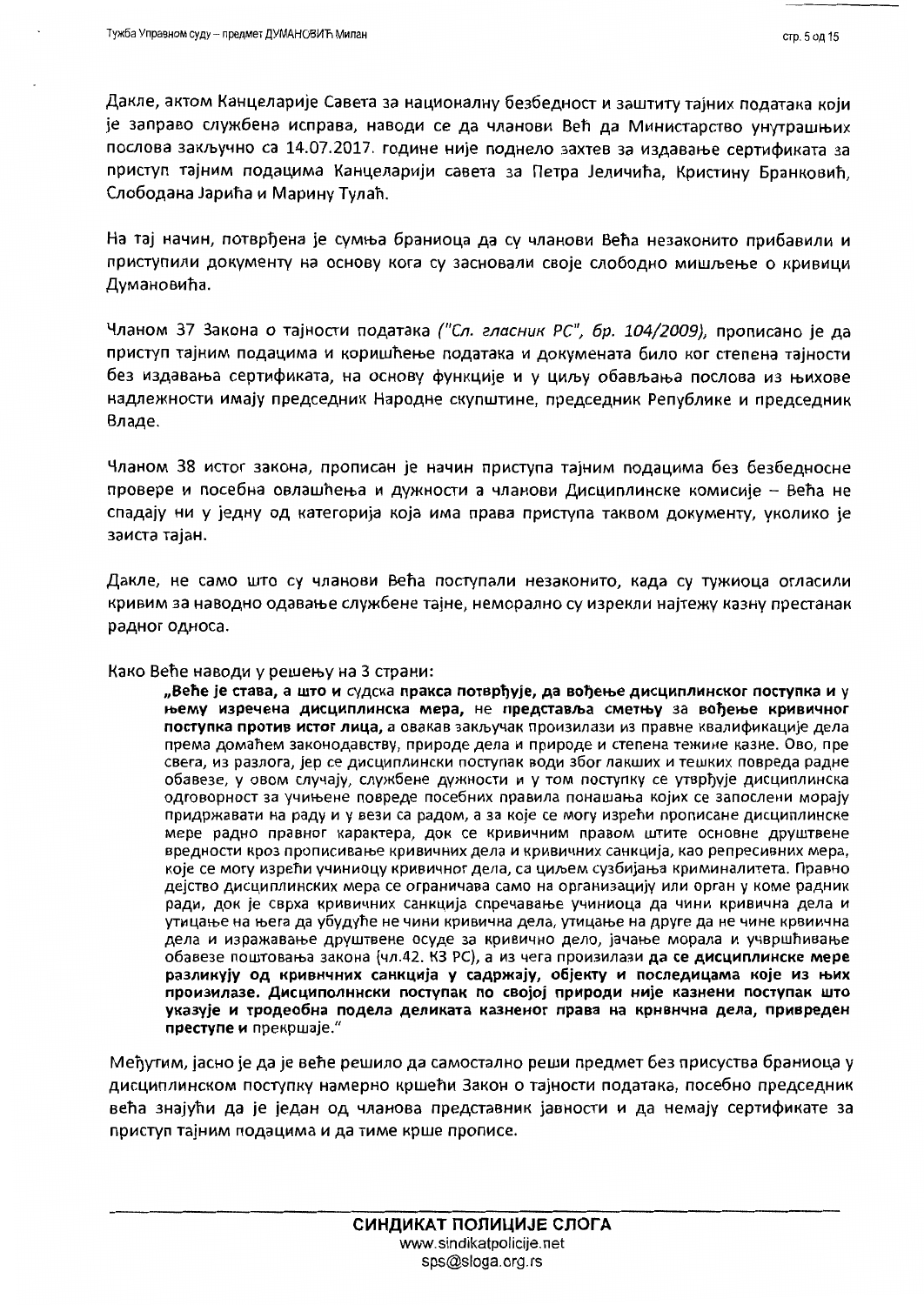С обзиром да је предметном документу Веће незаконито приступано без сертификата, одбрана је покушала да у складу са новим Законом о општем управном поступку приступи списима из предмета како би се упознала са садржајем документа који је означен као тајан, међутим захтеву није удовољено ћутањем администрације. Иако је прописани рок 8 дана од дана пријема захтева.

### ДОКАЗ:

Акт упућен Дисциплинској комисији, Већу у Новом Саду дана 06.07.2017. године;

Даље, Веће наводи да је Срђан ПАСКВАЛИ, био тадашњи В.Д. директора УКП, што је нетачно. Срђан Пасквали био је тадашњи НАЧЕЛНИК Управе криминалистичке полиције. Одувек је УКП за руководиоца имао начелника а Дирекција полиције директора. И у овом случају, Веће је нетачно утврдило чињенично стање јер не може бити речи о техничкој грешци с обзиром да су чланови Већа полицијски службеници са дугогодишњим радним стажом у МУП и да је један члан Већа представник јавности пензионисани радник МУП-а.

Треба имати у виду да предметно решење носи датум 24.05.2017.године и да је странкама уручено после више од месец дана, конкретно 05.07.2017.године те је било сасвим довољно времена да се све техничке али и суштинске грешке исправе од стране Већа или председника Већа.

Важно је истаћи да је Срђан Пасквали тадашњи В.Д. начелник УКП у време када је донео и степеновао документ ознаком тајности (Строго пов. 03/4 бр. 3634/15-6 од дана 10.07.2015.) НИЈЕ ПОСЕДОВАО чак ни СЕРТИФИКАТ за ПРИСТУП тајним подацима.

Сертификат степена тајности "Државна тајна" му је издат тек 18.11.2015.године од стране Канцеларије Савета за националну безбедност и заштиту тајних података, и тај сертификат у складу са законом, не може важити ретроактивно.

Информација је добијена од Канцеларије Савета за националну безбедност и заштиту тајних података број 07-00-08/2/2017-01 од 09. маја 2017. године.

Полазећи од те чињенице, треба имати у виду да лице које нема сертификат за приступ тајним подацима, у складу са Законом о тајности података ("Сл. гласник РС", бр. 104/2009), не може приступати подацима који носе неку од ознака тајности, а камоли документ прогласити као тајан!

Чланом 9. Закона о тајности података ("Сл. гласник РС", бр. 104/2009) прописано је ко може одредити тајност податка, у овом случају, то је руководилац органа јавне власти и лице запослено у органу јавне власти које је за то писмено овластио руководилац.

Како Срђан Пасквали у то време није поседовао сертификат за приступ тајним подацима, руководилац органа јавне власти (министар) га није могао, у складу са законом овластити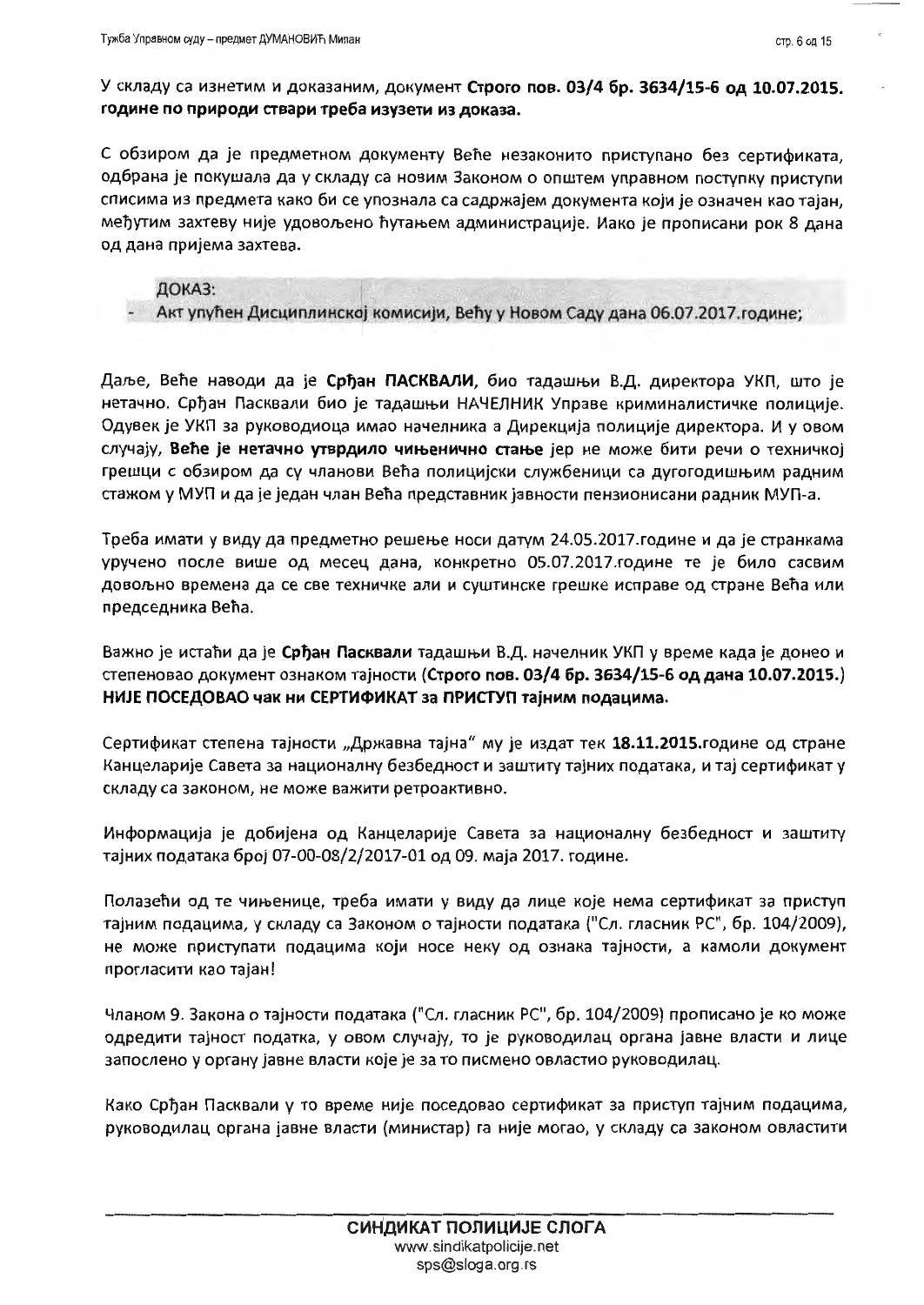(чл. 9. ст.2 тач. 6 Закона о тајности података), нити је то овлашћење уколико је и постојало није прибављено у току дисциплинског поступка од стране Веће.

Дакле, када је доказано материјалним доказом издатом од стране Канцеларије Савета за националну безбедност и заштиту тајних података, спорног дана 10.07.2015. године, Срђан Пасквали није имао сертификат те није могао да приступи а ни степенује документ 03/4 бр. 3634/15-6 као тајан.

Дакле, према свему наведеном пресудни документ који је Веће уврстило доказе, није донет у складу за Законом о тајности података ("Сл. гласник РС", бр. 104/2009) и не може произвољно носити ознаку тајности «Строго поверљиво» само зато што је у то време неко желео или сматрао да треба, не поштујући законске процедуре у вези поступка доношења тајног документа. И у овом случају, Веће је непотпуно и нетачно утврдило чињенично стање а доказе погрешно оценило.

Чланом 4 Закона о тајности података ("Сл. гласник РС", бр. 104/2009)<sup>6</sup>, прописано је ко и под којим условима може приступити тајним подацима.

Према поменутом документу Владе, Канцеларије Савета за националну безбедност и заштиту тајних података број 07-00-08/2/2017-01 од 09. маја 2017. године тужилац Милан Думановић не поседује сертификат издат од стране Канцеларије Савета, нити је икада приступао било којем документу који носи ознаку тајности, па тако ни документу 03/4 бр. 3634/15-6 који је незаконито степенован као «строго поверљив» и који помиње Веће у образложењу решења.

Дакле, доказано је да тужилац не поседује сертификат за приступ тајним подацима, сходно закону није потписао изјаву о чувању тајних података, никада није приступао ни једном документу који је у складу са законом означен као тајан, никада није приступио спорном документу 03/4 бр. 3634/15-6 за које Веће наводи да је степено ознаком тајности, нити је Веће доказало да је тужилац имао приступ тајним подацима, те НИЈЕ МОГАО ДА повреди члан 207. ст. 1 тачка 10<sup>7</sup> Закона о полицији с обзиром на све горе образложено.

Треба имати у виду, да само лице које које поседује безбедносни сертификат за приступ тајним подацима и има приступ тајним подацима, може да ода тајност податка који је у складу са законом означен као тајан.

У овом случају, једнино је Дијана Хркаловић секретар УКП у то време поседовала сертификат, нико други у ланцу команде и хијерархији није у то време поседовао сертификате, што доказује документ Канцеларије Савета за националну безбедност број 07-00-08/2/2017-01 од 09. маја 2017. године

Доказ у прилогу:

Документ Канцеларије Савета за националну безбедност број 07-00-08/2/2017-01 од 09. маја 2017. године.;

<sup>&</sup>lt;sup>6</sup> Чл. 4 «Приступ тајним подацима могућ је на начин и под условима утврђеним овим законом, прописима донесеним на основу овог закона и међународним споразумима.»

<sup>«</sup>Одавање података који носе ознаку тајности»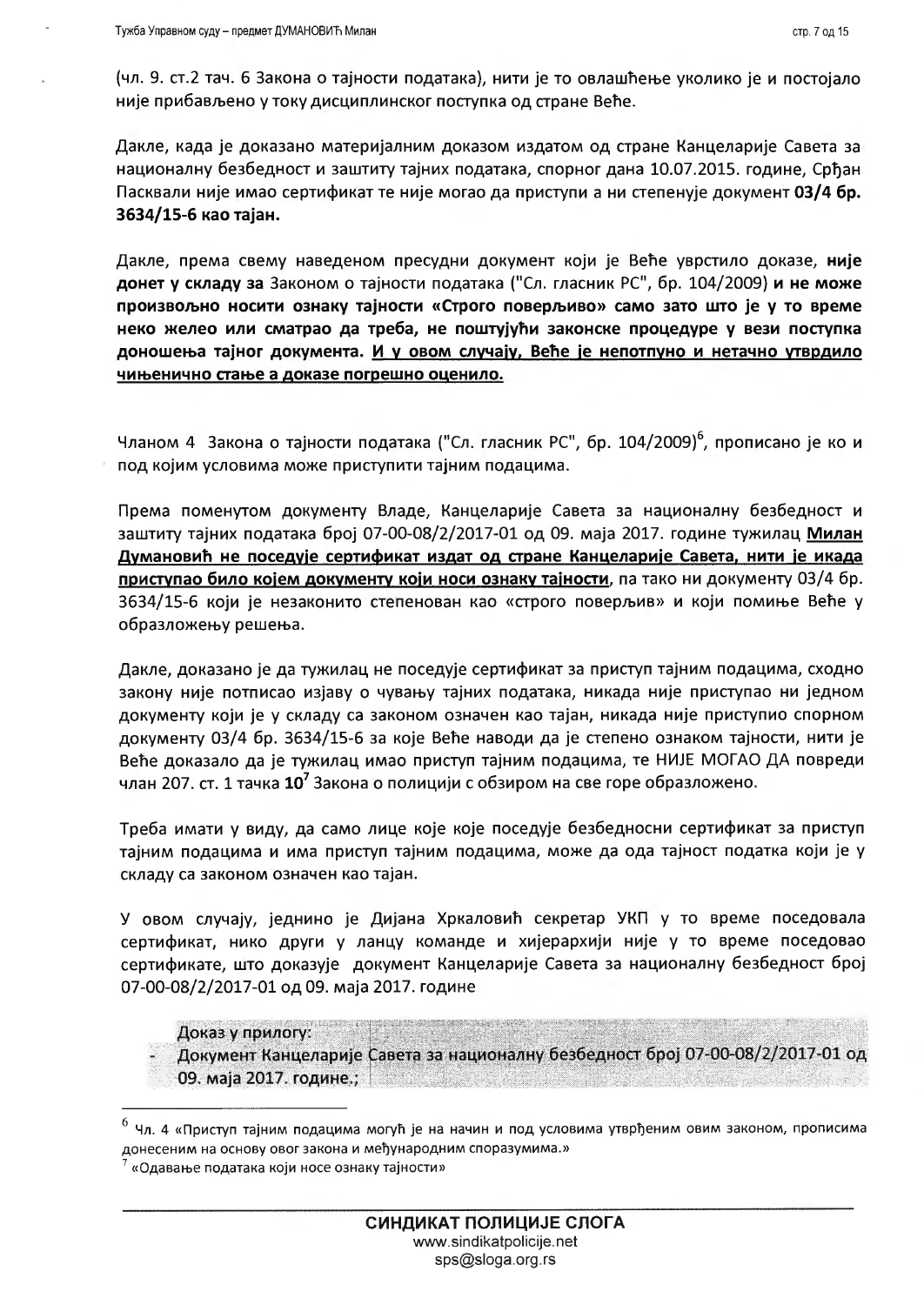Дакле, с обзиром да се Дисциплинска комисија - Веће одлучило да поступи у складу са чланом 232. ст. 1. Закона о општем управном поступку, те самостално реши случај, прибављањем непотпуних доказа, одбрана није могла да изнесе све претходно наведено из тачке 2. ове тужбе.

Тужилац не може, прихватити да је Веће поступило: "савесно и брижљиво код оцене сваког доказа посебно и свих доказа заједно, као и на основу резултата целокупног поступка», како сами наводе у решењу, јер о битним чињеницама и доказима које су самостално набавили, нису обавестили браниоце нити им омогућили да о доказима расправљају а који су од важности за мериторно сагледавање и одлучивање у предмету.

Тужилац сматра да је Веће било у обавези да предмет врати првостепеном органу на поновни поступак и одлучивање с обзиром да Веће не поседује све доказе које је одбрана прибавила а који су од битног значаја за мерторно решавање предмета.

### 4.

Веће на страни 4. ожалбеног решења наводи:

"Нико нема права да спречава овлашћене синдикалне представннке да иступе у јавност изражавајући и борећи се за радна права радника, али уз поштовање, као, уосталом, и свих грађана Републике Србије, извесних законских ограничења. Једно од законских ограничења јесу и одредбе Закона о полицији и Закона о тајности података."

Неспорни су наводи Већа да постоје законска ограничена у јавном иступању полицијских службеника и синдикалних активиста и да су једни од ограничења и одредбе Закона о полицији и Закона о тајности података. Међутим, та ограничења једнако важе за све запослене, како за најниже тако и за највише руководиоце и официре полиције.

Веће даље наводи: "По природи ствари, звању и радном месту, као највишем руководећем радном месту у највишег степена оперативној организационој јединици у МУП-у Републике Србије, потписник предметног налога са ознаком тајности је неспорно био овлашћен за одређивање тајности података."

Да би неки документ носи ознаку тајности у складу са прописима, **није довољно да Веће** сматра већ да утврди да ли је "неспорно био овлашћен" већ и за то и пружи материјалне доказе, уместо претпоставке.

Тужилац је наводима из тачке 3. ове тужбе и доказом које је приложио у тачки 3. из ове тужбе, доказао да Срђан Пасквали који је представљен као старешина није поступао у складу са Законом о заштити података, да није поседовао овлашћење нити сертификат, за приступ тајним подацима. Дакле, према свему, неспорно је да Веће није поступило с дужном пажњом и да је своје образложење засновало на произвољном тумачењу и на претпоставкама, уместо на доказивим чињеницама.

Даље, Веће наводи: "У моменту службеног ангажовања запосленог по овом писаном налогу, исти је, како то правила службе налажу, неспорно упознат са налогом, чија садржина, по природи службеног задатка, носи ознаку тајности."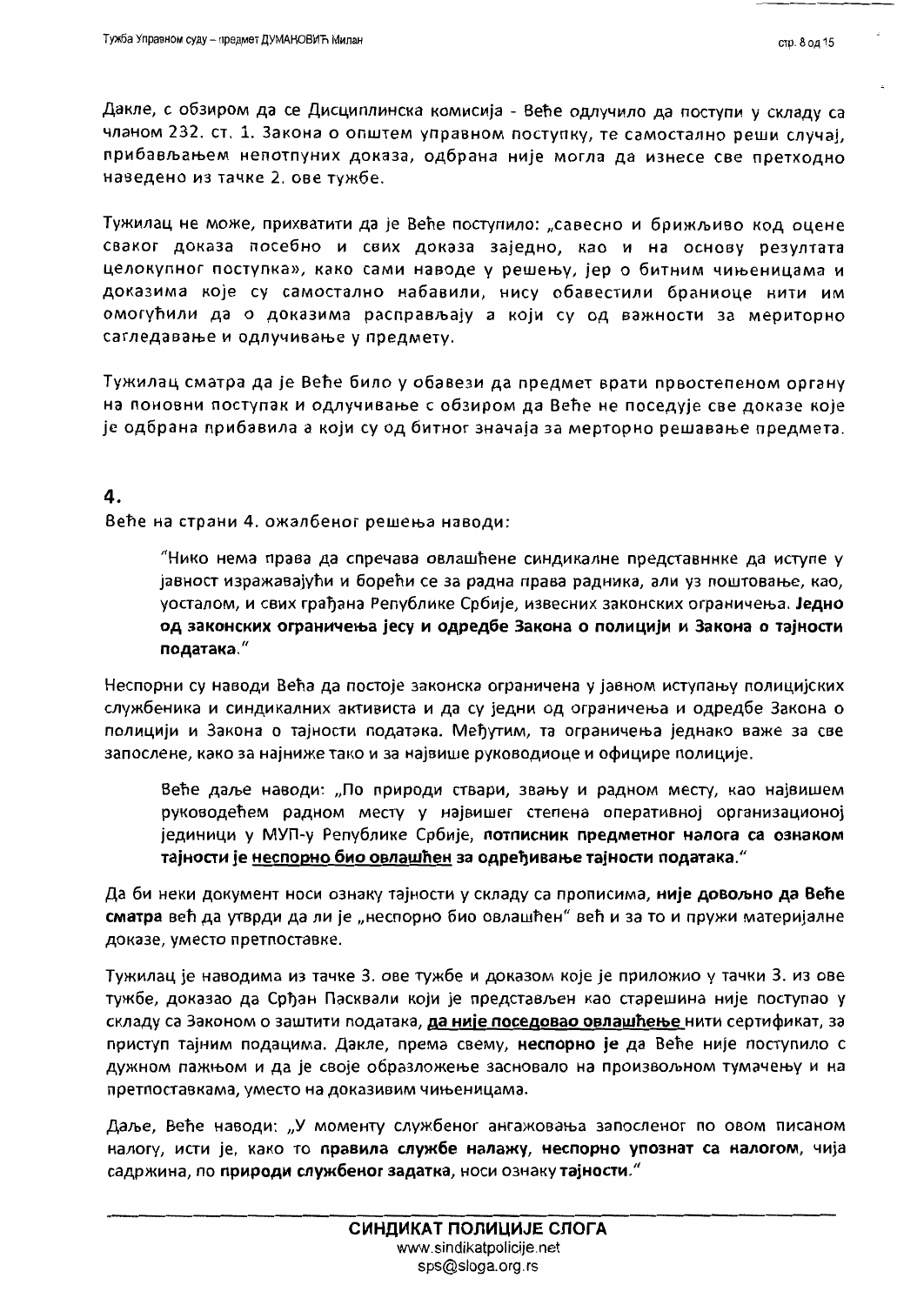И у овом случају, Веће се бави претпоставкама и нагађањима уместо доказаним чињеницама.

Нејасно је одакле Веће црпи информације о редоследу дешавања пред пут у Сребреницу и у организационој јединици у којој је тужилац био запослен и на који начин је тужилац наводно упознат са налогом. О напред наведеним радњама се није расправљало током дисциплинског поступак, нити браниоцима познато да је прибављан било који акт који садржи такву информацију према којој би Веће засновало свој став.

С обзиром да се нигде не наводи, нејасно је да ли је Веће прибавило још нека документа или се ради о произвољној процени и нагађању, посебно ако се узме у обзир навод примене "правила службе", с обзиром да такав правни акт односно документ не постоји у Министарству унутрашњих послова, већ једино у војсци Србије. Уколико постоји, Веће је било дужно да назив тог документа цитира као што цитира одредбе појединих закона.

Нејасно је када је Веће и на који начин утврдило да је тужилац упознат са "налогом чија садржина, по природи службеног задатка, носи ознаку тајности". Ако је већ доказано да тужилац не поседује сертификат за приступ тајним подацима као и да није могао потписати изјаву о тајности података с обзором да за њега није отпочета безбедносна провера за издавање сертификата за приступ тајним подацима, како је прописано Законом о тајности података (Чл. 43<sup>8</sup>) и Уредбом о садржини, облику и начину достављања сертификата за приступ тајним подацима (Чл.9<sup>9</sup>).

У ланцу команде, сем секретара УКП Дијане Хркаловић, нико у то време није имао безбедносни сертификат за приступ тајним подацима, те на основу тога, нема речи да искључиво тужилац може бити одговоран за одавање "службене тајне" те да се искључиво на њега примењују прописи из те области.

Не могу се прихватити ни наводи Већа са 5. стране решења:

"...да је као полицијски службеник са одговарајућим радним искуством итекако морао знати за обавезу чувања и заштите тајних података, висок степен одговорности запосленог, као и тежину и карактер извршених повреда и насталих последица..."

Једини закон који се односи на чување и приступ тајним подацима је Закон о тајности података и уредбе које се на њега односе. Сасвим супротно, тужилац је као професионалац упознат са тим законом и поступао је у складу са законом.

Намеће се питање да ли чланови Већа Дисциплинске комисије у Новом Саду знају, с обзиром да су сами прекршили закон, су ништа мање одговорни с обзиром да и сами "са одговарајућим радним искуством итекако морају знати" и поступати законито, савестно, професионално а не лицемерно, као што се то доказало у овом случају.

<sup>&</sup>lt;sup>'</sup> Пре издавања сертификата, односно дозволе, лице коме се издаје сертификат дужно је да потпише изјаву, којом потврђује да ће поступати са тајним подацима у складу са законом и другим прописом.

Ако лице из става 1. овог члана не потпише изјаву, поступак издавања сертификата, односно дозволе се обуставља

Писана изјава чини саставни део документације на основу које је издат сертификат, односно дозвола

<sup>&</sup>lt;sup>9</sup> Лице коме се издаје сертификат за приступ тајним подацима дужно је да потпише писмену изјаву о пријему сертификата и да преузме лично сертификат за приступ тајним подацима у Канцеларији Савета за националну безбедност и заштиту тајних података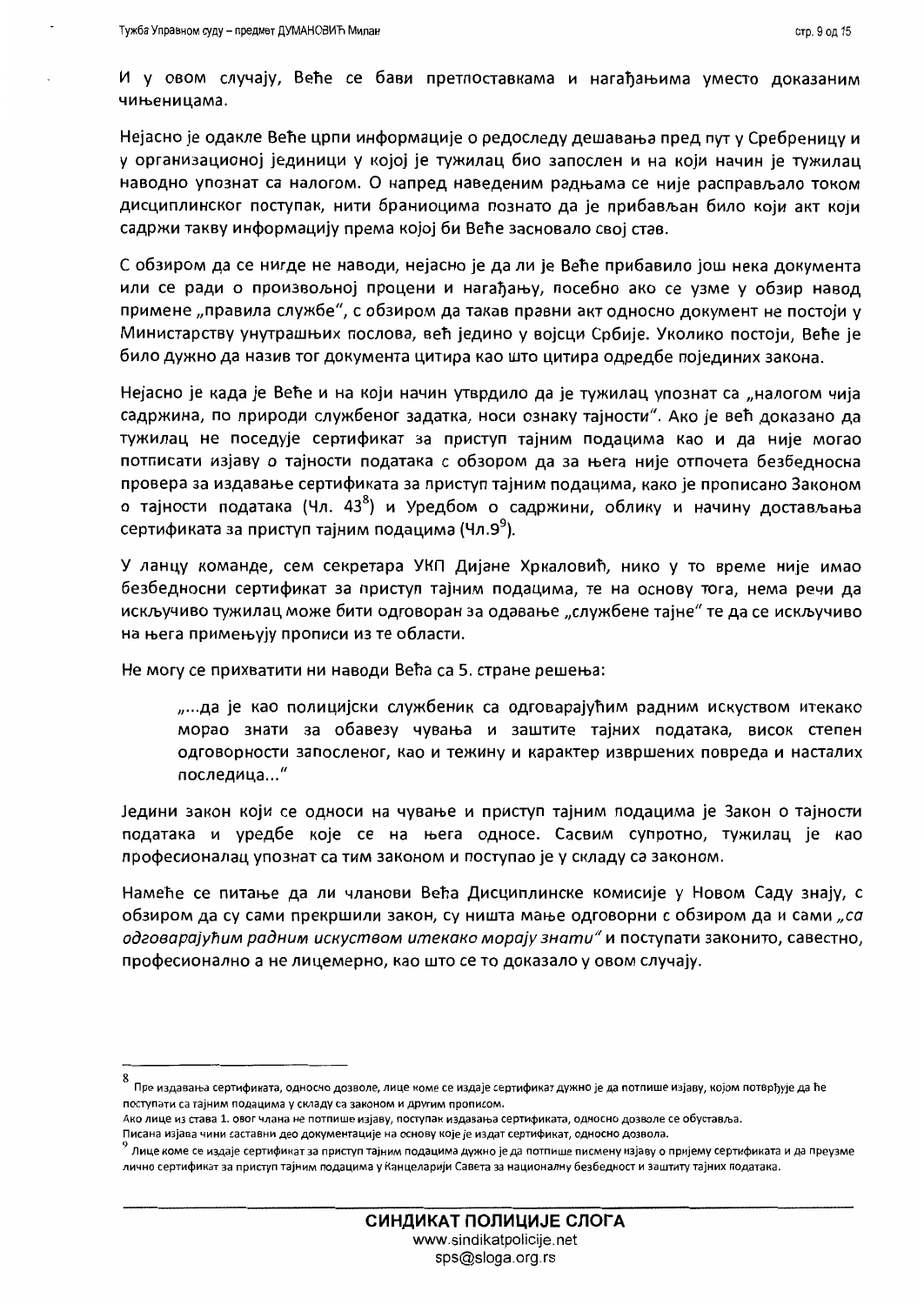Како је већ наведено, тужилац не поседује сертификат, нити је потписао изјаву о чувању података који носе ознаку тајности, нити приступио документу са таквом ознаком. Шо не значи да није у обавези да такве информације чува, уколико приступи документу који је у складу за прописима степенован ознаком тајности.

У конкретном случају, што је већ доказано у тачки 3. ове тужбе, спорни документ 03/4 бр. 3634/15-6 од 10.07.2015. године се не може третирати као «Строго поверљив» јер није донет у складу са законом, односно донело га је службено лице које није било овлашћено за његово означавање као тајан, нити му је тужилац икада приступао.

5.

Веће на страни 4 и 5. наводи:

"Запослени је изнео личне податке других лица супротно одредбама члана 8. Закона о заштити података о личности и члана 3. Законика о кривичном поступку, који условљавају изношење података о личности пристанком лица или законом заснованим интересом..."

Тужилац је приликом снимања прилога 17.09.2016. године за ТВ мрежу "Ал Џазира Балканс", који је емитован 11.10.2016. године искључиво одговарао на питања новинара и уредника вести Еде Челебића.

Питања су се односила на наводе из кривичне пријаве коју је тужилац поднео против више лица у Министарству унутрашњих послова.

Ни једно питање на које је тужилац дао одговор новинару, не односи се на приватан живот полицијских службеника те нема речи о повреди приватности.

Сви одговори који су дати односили су се на време проведено на послу и у вези догађаја у коме су учествовала лица чија приватност није угрожена. Лично име и презиме, фотографија или видео снимак начињен на јавном месту, у току рада не може се сматрати повредом приватности из члана 8. Закона о заштити података о личности, како Веће наводи.

Треба имати у виду и став Повереника за информације од јавног значаја и заштиту података о личности Број: 011-00-00286/2012-05 од 12.04.2012. године у вези фотографисања и снимања полицијских службеника. Акт је објављен на интернету у изворном облику чак и на сајту Удружења новинара Србије.

Између осталог Повереник наводи:

"Оно што је важно истаћи јесте, да су полицајци јавни службеници и начелно, снимање полицијских поступака не би требало да представља кршење њихових права, поготово што полицајци припадају групи тзв. "апсолутно јавних особа" и због таквог статуса, у јавности не могу очекивати ниво заштите приватности као обични грађани, односно као друга лица, обични грађани која се крећу улицама и што је интерес јавности да објави информације о њиховом раду велики и сталан."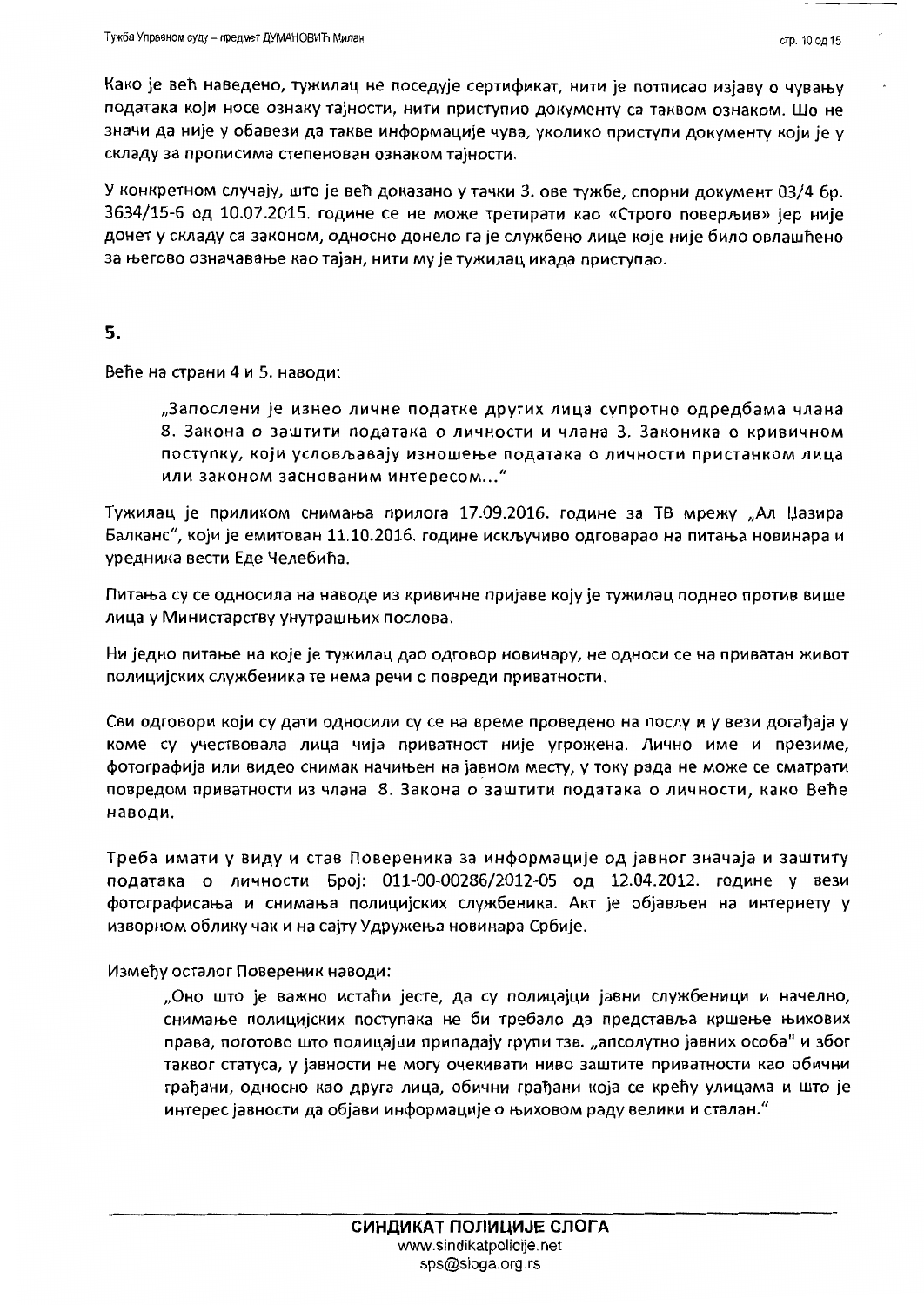"У разматрању односа приватног и јавног, потребно је нагласити да полицајац апсолутно заслужује своју приватност када није на дужности, међутим, док је на дужности, носи значку или је у униформи, његови поступци не би требало да подлежу одредбама закона који штите приватност, већ управо онима који се тичу јавног информисања и права јавности да зна."

"Сваки јавни службеник, па и полицајац, мора да рачуна на лупу јавности управо због природе посла који обавља, у интересу те исте јавности која га проматра."

Све и да је тачно да је тужилац нехотице изнео нечије личне податке током снимања прилога, а није, уредник вести и новинар је у законској обавези да такве податке издвоји и учини их недоступним јавности. На то га обавезује закон и Кодекс новинара Србије.

Своје мишљење о овој ствари Веће и у овом случају износи произвољно и без утврђених чињеница. Предложени сведок од стране одбране Едо Челебић, уредник вести могао је да пружи потпуне и тачне информације, али је предлог за сведочење одбијен од стране првостепеног органа. Уместо спекулација Већа, сведок је могао да пружи све битне информације због чека се одлучио да баш тако како је приказано измонтира прилог и јавно саопшти имена службених лица против којих је тужитељ поднео кривичну пријаву.

Нејасно је због чега Веће у свом образложењу наводи наводно кршење приватности службених лица на дужности, односно у каквој је то вези са делом које се тужилацу ставља на терет а то је "одавање службене тајне" и од каквог је значаја за вођење поступка.

Уколико су поменути полицијски службеници из ТВ прилога оштећени, своје право могу да остваре путем суда у приватној парници те Веће нема потребе да штити њихова лична права наводима да је тужилац повредио закон који штити приватност грађана.

### 6.

Веће наводи да је нашао отежавајућу околност при изрицању дисциплинске мере:

"...износећи новинару на међународној телевизијској емисији податке о броју ангажованих полицијских службеника УКП-а МУП-а Републике Србије, самом службеном задатку на који су упућени, када и ко је издао наређење, и начину на који су извршили тај службени задатак, проузроковао штетне последице за МУП Републике Србије, јер је емитовани прилог у негативном контексту изазвао велику пажњу, како у Р БиХ, тако и у самој Републици Србији.

Члана 7. Кодекса полицијске етике (Службени гласник РС број 6/16) дефинишу начело заштите службених података на тај начин да полицијск службеници не откривају и не користе неовлашћено податке до којих су дошли у служби или поводом вршења службе, а одредбом члана 12. овог Кодекса понашање супротно одредбама Кодекса представља понашање које штети угледу Министарства и полицијске професије..."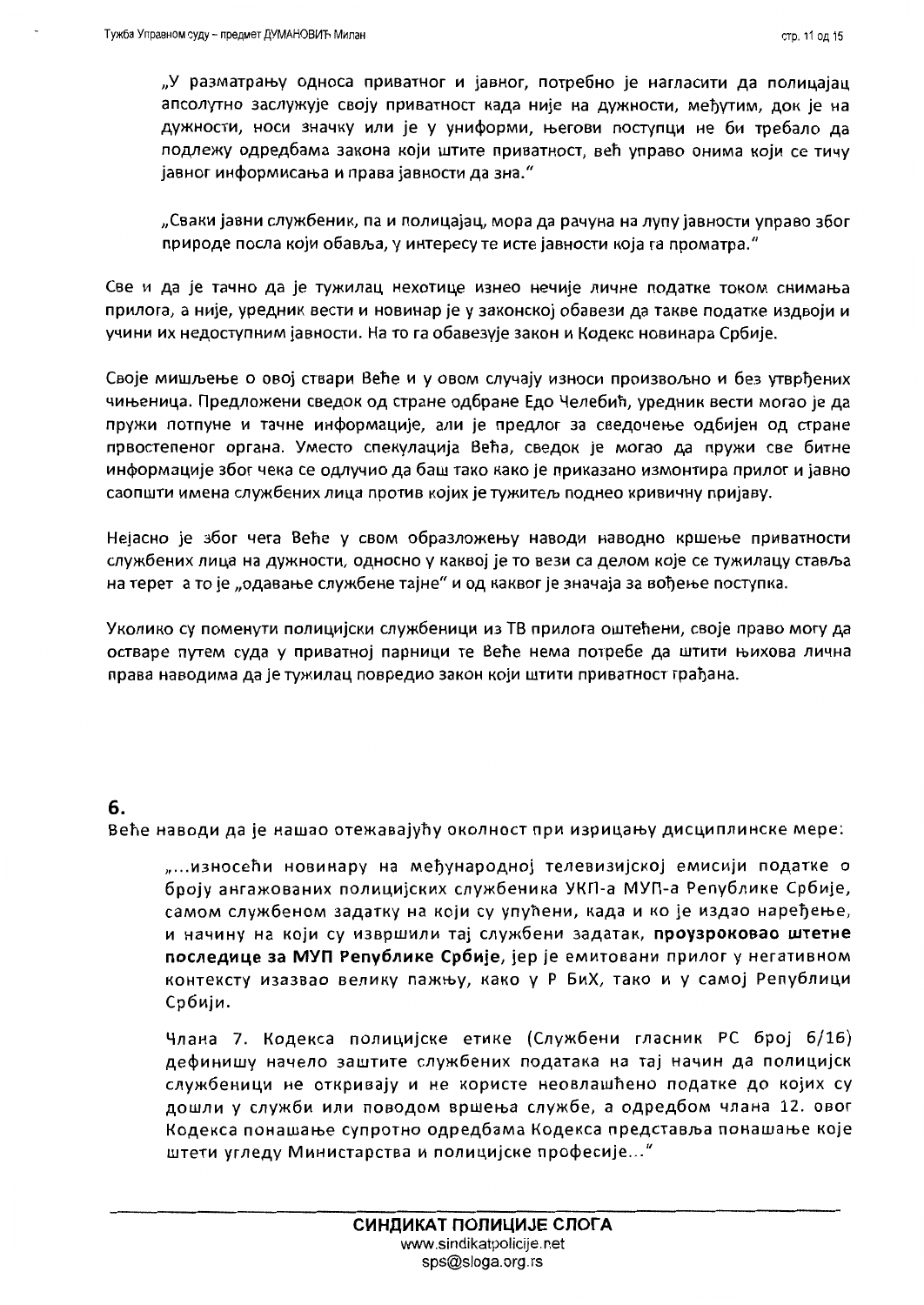Веће је преквалификовало дело тако што је делимично поништило првостепено решење број 116-16/17 од 05.04.2017. године у делу диспозитива и образложења решења, због непотпуно утврђеног чињеничног стања и погрешне оцене доказа, те је одустало од дела Тешке повреду службене дужности из члана 207 ст. 1 тачка  $7^{10}$ .

Међутим, у образложењу решења, као отежавајућу околност Веће налази да је тужилац јавним иступањем проузроковао штетне последице за МУП Републике Србије самим тим што је наводно повредио члан 7. Кодекса полицијске етике, те по аутоматизму то представља понашање које штети угледу Министарства и полицијске професије. Нејасно је да ли Веће поново али кроз описни део поново враћа члан 207 ст. 1 тачку 7 и за то поново терети тужилаца?

Ако већ наводи у образложењу, веће је морало да недвосмислено јасно и тачно утврди које су то штетне последице наступиле по МУП Републике Србије с обзиром да све што је изнесено у јавности није лаж, већ истина.

Ако је јавно изношење истине забрањено и то је полазна тачка и основ дисциплинског старешине да запосленоме прекине радни однос, због тога што би истина нанела штету по углед институције, онда то несумњиво значи да запослени у јавности треба да лажу или прећуте незаконистости како би сачували углед институције у којој раде. То не може и не сме бити циљ демократског друштва и државе која је кандидат за пријем у Европску унију!

Јавни интерес претеже интересу заштите угледу институције у случајевима када се ради мимо правила или закона, што је у овом случају јасно. Ако послодавац не исплати дневницу онима који раде по закону и штите премијера у иностранству ризикујући свој живот, без икакве заштите на раду, требају ли запослени и представници синдиката да то прећуте само због наводног интереса по углед институције?

Све државне институције па и Министарство унутрашњих послова треба да раде законито и ефикасно како би избегли суд и осуду јавности, уместо да спречавају синдикалне представнике кроз овакве и сличне монтиране процесе.

Питање је да ли је Веће стручно и има све потребне информације да цени и процењује какав је био пређашњи углед Министарства и које су последице наступиле после емитовања прилога.

Јавно обелодањивање незаконитости, после свих претходних покушаја да се проблем реши унутар Министарства јесте сасвим легитиман поступак синдиката када се путем медија скреће пажња на проблем и утиче на послодавца а не да би се нашкодило угледу Министарства или полицијској професији.

Гурање под "тепих" проблема који се односе на незаконитост, а једна од њих је и неисплаћивање дневнице за радно ангажовање у БиХ, не може и не сме послужити послодавцу за дисциплиновање радника који је представник синдиката којем је интерес да се поштују закони и људска права. Ако запослени ангажовани у страној држави немају никакав документ који потврђује радно ангажовање, а један од њих је налог, на који би начин доказали да су радно ангажовани у случају повреда, болести или смрти?

<sup>&</sup>lt;sup>10</sup> «Понашање које штети угледу министарства»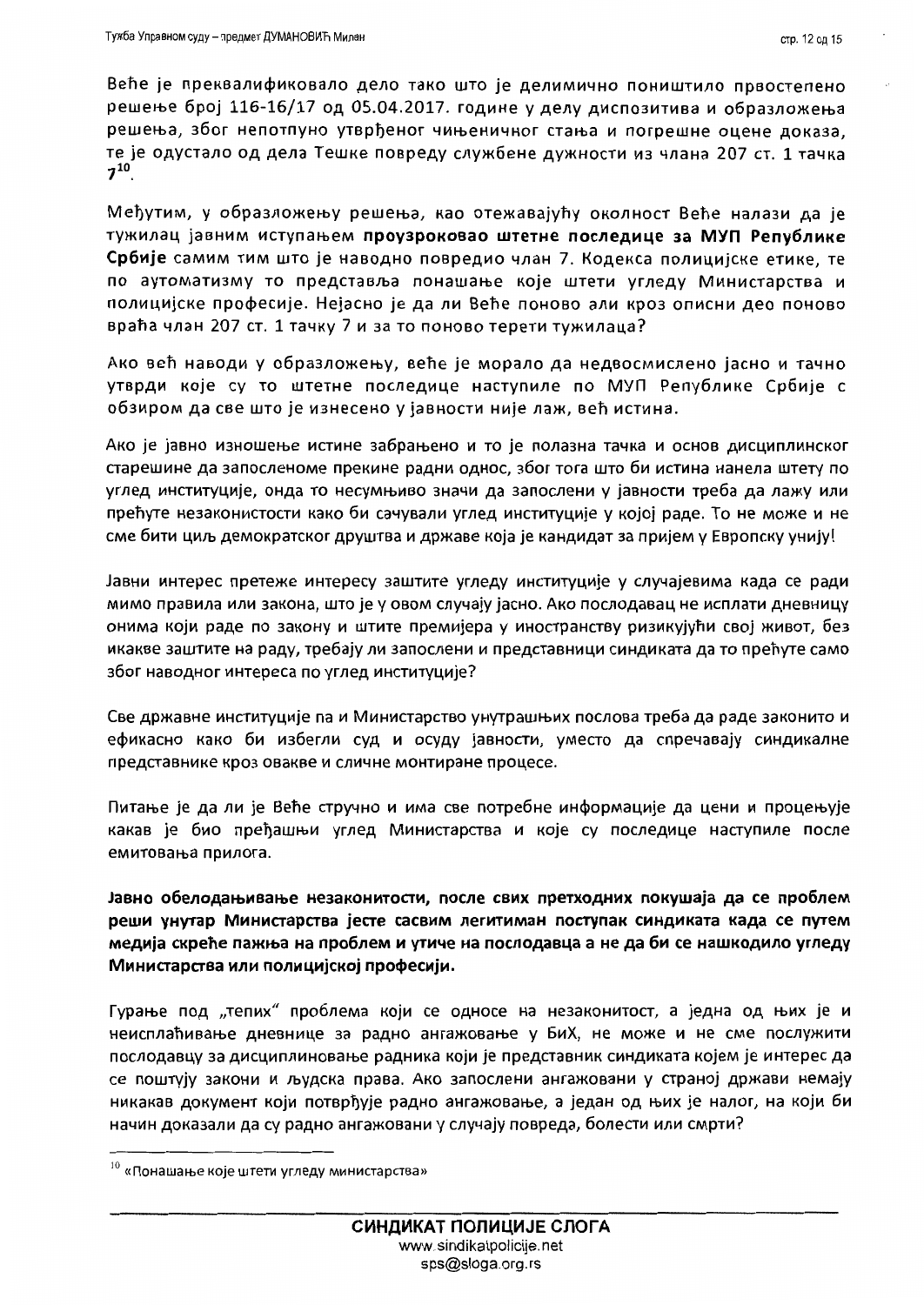Несумњиво, јасно је да се ради о политички мотивисаном прогону синдикалног активисте и портпарола Синдиката полиције Слога због јавног изношења става синдиката и указивања на неправилности и незаконитости.

Треба имати у виду да је чл. 6. ст. 2. Закона о тајности података прописано да "лице које користи тајни податак или лице које се упознало са његовом садржином дужно је да тај податак чува без обзира на начин на који је за такав податак сазнало. У конкретном случају тужилац није користио тајни податак, нити је упознат са његовим садржајем. Јавно је говорио о проблемима које су се односиле на незаконит рад полицијских службеника у иностранству. У то време, за наводни документ који је тајан, сазнао је тек 31.12.2016. године када је приведен због наводног «одавања службене тајне».

Иако је чланом 3. Закона о тајности података прописано да се "Тајним податком не сматра податак који је означен као тајна ради прикривања кривичног дела, прекорачења овлашћења или злоупотребе службеног положаја или другог незаконитог акта или поступања органа јавне власти." Овај члан није уважен и примењен према тужилацу у дисциплинском поступку.

Кроз читав случај очигледна је намера да се свим расположивим средствима тужилац насилно удаљи из Министарства унутрашњих послова, без обзира на истинитост онога што је јавно рекао и на доказе којима располаже Синдикат чији је портпарол и активиста. Дисциплински поступак је вођен незаконито с циљем да се тужилацу изрекне дисциплинска мера престанак радног односа, уместо да се утврди истинито чињенично стање и околности због чега је видео прилог настао и који су били мотиви да јавно говори о кривичној пријави која је поднета против више лица у МУП.

На основу изнетог

#### предлажем

Уздајући се у правичност и непристрасност Управног суда и судије које дужи овај предмет, тужилац предлаже да суд службеним путем прибави документа која су од важности за вођење поступка и мериторно сагледавање предмета с обзиром да тужилац и пуномоћници у дисциплинском поступку нису успели да их прибаве пре подношења тужбе, и то:

- 1. Овлашћење којим је својевремено министар овластио Срђана Пасквалија (лице без сертификата за приступ тајним подацима) да самостално може да означава поједина документа ознаком тајности;
- 2. Копију налога за тајно праћење и осматрање који носи ознаку "строго поверљиво" МУП ДП УКП 03/4 бр. Стр. пов. 3634/15-6 од 10.07.2015. год. Као и одлуку о тајности података која је настала на основу члана 9. став 1. и члана 11. ст. 1. и 4. Закона о тајности података ("Службени гласник РС", број 104/09) за предметни акт.
- 3. Копију формираног предмета за 11.07.2015. године за радно ангажовање у Поточарима БиХ;